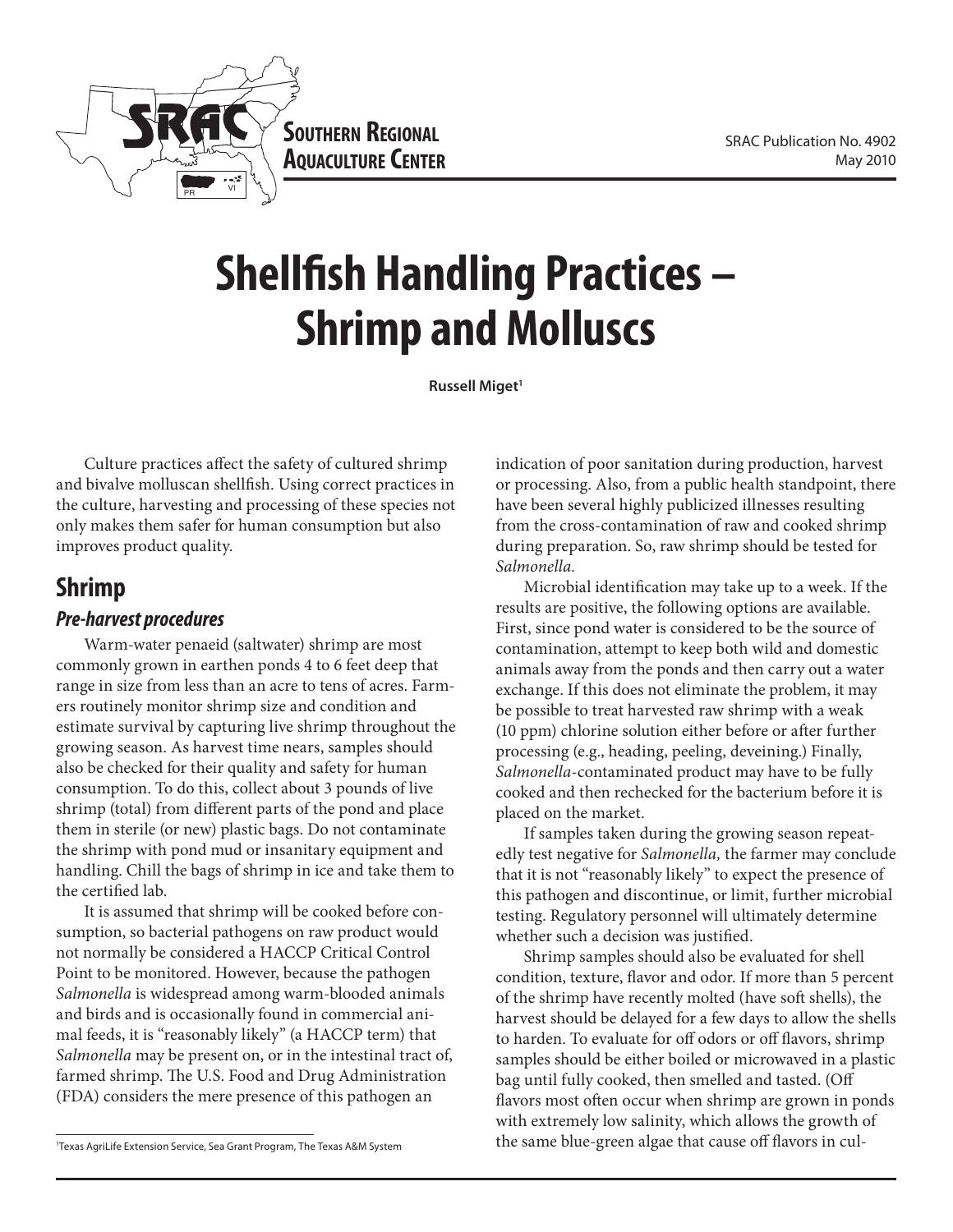tured catfish.) To reduce the development of off colors in the cephalothorax (commonly referred to as "red head"), stop feeding shrimp, but no more than 2 days before harvest. While this condition does not affect flavor or product safety, it is a visual defect that will affect the price received for head-on shrimp.

Before harvest, all equipment that will come into contact with the shrimp should be washed with a detergent, rinsed, sanitized with a 200 ppm chlorine solution, and then rinsed again with potable water. This procedure will reduce bacterial contamination and increase shelf life, regardless of how the shrimp are subsequently processed. (This cleaning and sanitizing routine is part of a larger Standard Sanitation Operating Procedure, or SSOP, which is a prerequisite program that must be implemented along with a HACCP plan. Both an SSOP and a HACCP plan are necessary for processing shrimp.)

## *Harvest procedures*

Ponds are harvested by draining water and shrimp into a net or catchment basin located outside of the pond levee. The pond is usually drained through a screened weir to approximately 30 percent of its operating volume 2 days before harvest. A more rapid drawdown, or merely fluctuating water levels, can induce molting and cause an unacceptably high percentage of soft-shell shrimp. As the shrimp are concentrated in a dwindling volume of water, monitor water temperature and dissolved oxygen (DO) frequently. If the DO level falls below 3 ppm, aerate to reduce stress and possible mortality before the shrimp are harvested. Dead shrimp do not drain well, must be hand collected from the muddy pond bottom, and often result in a lower price because of quality defects.

Final harvesting is usually begun in late afternoon and completed at night when water temperature is cooler and bird predation is minimal. Shrimp in the effluent are captured either in large harvest bags affixed to the effluent side of the weir gate culvert, or in screened catchment basins. Harvest bags typically are about 8 meters long, 2 meters in diameter, and made of 7 mm² mesh. Many ponds are being constructed with catchment basins designed to be screened and to accommodate a vortex pump that transfers waterslurried shrimp up to a dewatering tower and then into a container of ice water on the levee. Net-captured shrimp are transferred either to 10-gallon boxes and layered in ice or to 1-cubic-meter insulated containers that hold an ice-water slurry. These containers are similar to those used with mechanical harvest systems.

The quality of shrimp begins to deteriorate as soon as they are harvested. The speed of deterioration depends primarily on the temperature at which they are held, but also on whether the shrimp are physically damaged or covered

with mud during harvest. Therefore, when net harvesting do not allow the bags to become too full and mash the shrimp. Likewise, keep shrimp that remain on the muddy pond bottom after harvest (and must be collected by hand) separate from the rest of the harvest.

## *Post-harvest procedures* **Melanosis(Black Spot)**

The darkening of pigments in membranes and meat just under the shrimp shell (melanosis) is commonly known as black spot, and it is a visual defect that compromises marketability. Black spot will eventually occur even under ideal refrigeration temperatures, but two chemicals are commonly used to delay its onset. The most common is sodium metabisulfite, a relatively inexpensive inorganic chemical that has been used for more than 40 years. The other, 4-hexylresorcinol (trade name EverFresh®), is an organic chemical that blocks the enzyme responsible for black spot. The sooner harvested shrimp are treated with one of these products the more effective they are in delaying the onset of melanosis. Thus, many farmers dip baskets of live shrimp in one of these solutions before storing the shrimp in ice or ice water for transport to the processing plant.

Sodium metabisulfite powder releases toxic sulfur dioxide fumes when mixed with water, so the dry chemical should be stored in a sealed, water-tight container in a well-ventilated area. The 1.25 percent (w/v) solution used in treating shrimp is not dangerous, but it should be mixed in an open area that is upwind of any strong breeze to prevent eye and throat irritation.

**Sulfites.** Immerse baskets of shrimp for 1 to 3 minutes in a 1.25 percent solution of sodium metabisulfite (made by dissolving 3.1 pounds of sodium metabisulfite in 30 gallons of water). A cylindrical fiberglass or plastic tank holding 30 gallons of solution is convenient when using standard plastic "shrimp baskets." Each 30-gallon batch of sodium metabisulfite can treat about 500 pounds of shrimp before it should be discarded. However, if the dip water becomes muddy or frothy, a fresh solution should be used, otherwise the shrimp pick up a high bacterial load while being dipped and this reduces their shelf life. After dipping, drain shrimp and layer them in ice in boxes.

While this method works well for net-harvested shrimp, mechanically harvested shrimp are usually transferred to containers of ice water containing sodium metabisulfite, skipping the dip step. In this case, the soak time from levee to plant will be considerably more than a few minutes so the recommended concentration of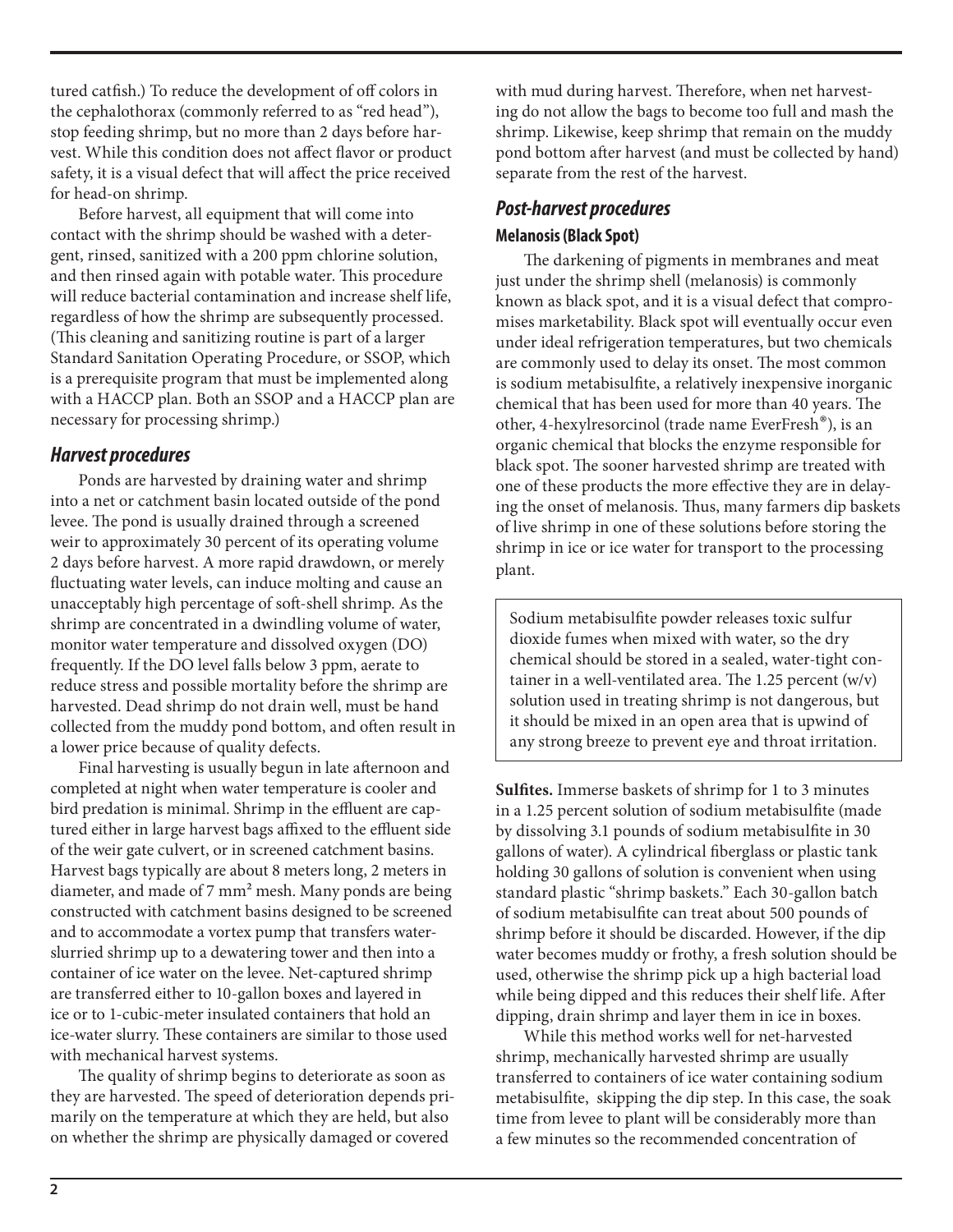sodium metabisulfite is 0.25 percent (w/v). The chemical will slowly leach out of treated shrimp, whether stored in ice water or melting ice. Therefore, prolonged storage of shrimp may make an additional treatment necessary during processing. Shrimp destined for the heads-on market are particularly prone to melanosis and should be treated pond side whenever possible. With so many variables in harvest techniques and in product form (i.e., head-on or headless), only experience can reveal the need and protocol for additional black spot treatment.

Because some consumers may be sensitive to sulfiting agents, the FDA has established a regulatory limit of 100 ppm for sulfite residue on shrimp. This level is adequate to prevent melanosis. Other countries have limits ranging from 60 to 100 ppm on raw shrimp and as low as 30 ppm for cooked product. Some hypersensitive asthmatics can have life-threatening allergic reactions to even small amounts of sulfites, so all treated products must be labeled with the sulfiting agent. If an aquaculture firm also processes the shrimp it grows, then labeling for sulfites would be a Critical Control Point (CCP) in their HACCP plan. There are test kits that provide a rough indication of the sulfite residue on shrimp, but it is strongly recommended that once an acceptable black spot prevention protocol is established, samples be submitted to a laboratory for sulfite analyses using the Monier-Williams Test, as described in the current edition of the official Methods of Analysis of the Association of Official Analytical Chemists.

**4-hexylresorcinol (EverFresh®).** 4-hexylresorcinol prevents melanosis by binding the enzyme responsible for brown pigment, which eliminates the need for retreatment after rinsing, soaking or thawing. The manufacturer claims that, as a processing aid, the product does not have to be labeled. However, some state regulatory agencies do require labeling of products treated with 4-hexylresorcinol. The chemical is used as a dip solution: 95 liters (25 gallons) of a 50 ppm solution of 4-hexylresorcinol is prepared using fresh water. Shrimp are dipped for 2 minutes with agitation, then drained and stored on ice or in ice water. Unlike sodium metabisulfite, however, 4-hexylresorcinol is ineffective when added directly to an ice-water slurry. It is most effective when used at ambient temperatures. The product is also ineffective in chlorinated water (sometimes used to eliminate pathogenic bacteria) or in concentrated salt brines used in some freezing systems.

#### **Antibacterial treatment**

**Chlorine.** Pond water has higher bacterial counts and dissolved organic loads than most waters from which wild shrimp are harvested. Cultured shrimp should be thoroughly washed during processing to reduce bacteria and increase shelf life. If the total aerobic plate count on harvested shrimp exceeds 1 million per gram and/or shrimp samples indicate the presence of *Salmonella,* a chlorine dip may be warranted. Chlorine solutions that directly contact food cannot exceed 10 ppm and the allowable contact time is 10 to 15 minutes. A 10 ppm solution can be prepared from calcium hypochlorite powder using the following formula: ppm chlorine desired divided by the percent chlorine in the powder times 0.1 equals grams of calcium hypochlorite per 1 liter of water. For example, to make a 10 ppm chlorine solution from calcium hypochlorite that has 35 percent chlorine:

#### **10 ÷ 35 = 0.28 × 0.1 = 0.028 grams powder per 1 liter of water (approximately 1 ounce per 270 gallons)**

Chlorine and 4-hexlyresorcinol should not be combined, as this diminishes the effectiveness of the antimelanosis chemical. Since chlorine is active in ice-water slush, it often is added to the pond-side containers. Shrimp are then treated separately to control black spot once they arrive at the processing plant. Only fresh, potable water should be used to make up chlorine solutions. Concentrations higher than 10 ppm and exposure times longer than 15 to 20 minutes are not only illegal, but can discolor, create off odors, and alter the surface texture of shrimp. Chlorine residual decreases rapidly when exposed to organic materials, such as shrimp. However, the remaining "free chlorine" can be easily measured with chlorine test strips to maintain an effective bactericidal concentration.

**Phosphate food additives.** Any food additive or processing aid used must have an "intended effect" that is consistent with regulatory allowances. The use of phosphates in processing shrimp began in the 1960s with the intended effect of preventing moisture from migrating from peeled shrimp muscle into the breaded coatings. Later, phosphates were used with peeled, non-breaded shrimp to prevent the loss of moisture and water-soluble nutrients during frozen storage, thawing and cooking of peeled shrimp. Phosphate is now used to retain moisture in headless, shell-on shrimp as well.

Phosphate dips should be used to provide an acceptably moist cooked product without "adulterating" for the sake of "water weight gain." Phosphate is usually prepared as a 2 to 3 percent solution (w/v) of food-grade sodium tripolyphosphate, held at 41°F or colder. The soak time for phosphate uptake is about 2 hours. Wild American Shrimp, Inc. (WASI) guidelines require that peeled, raw shrimp contain 80 to 84 percent moisture and that cooked, peeled product contain 70 to 80 percent moisture. Raw, headless, shell-on shrimp should not contain more than 80 percent moisture after treatment with phosphate. All products treated with phosphates must be labeled as such (e.g., "phosphates used to retain moisture").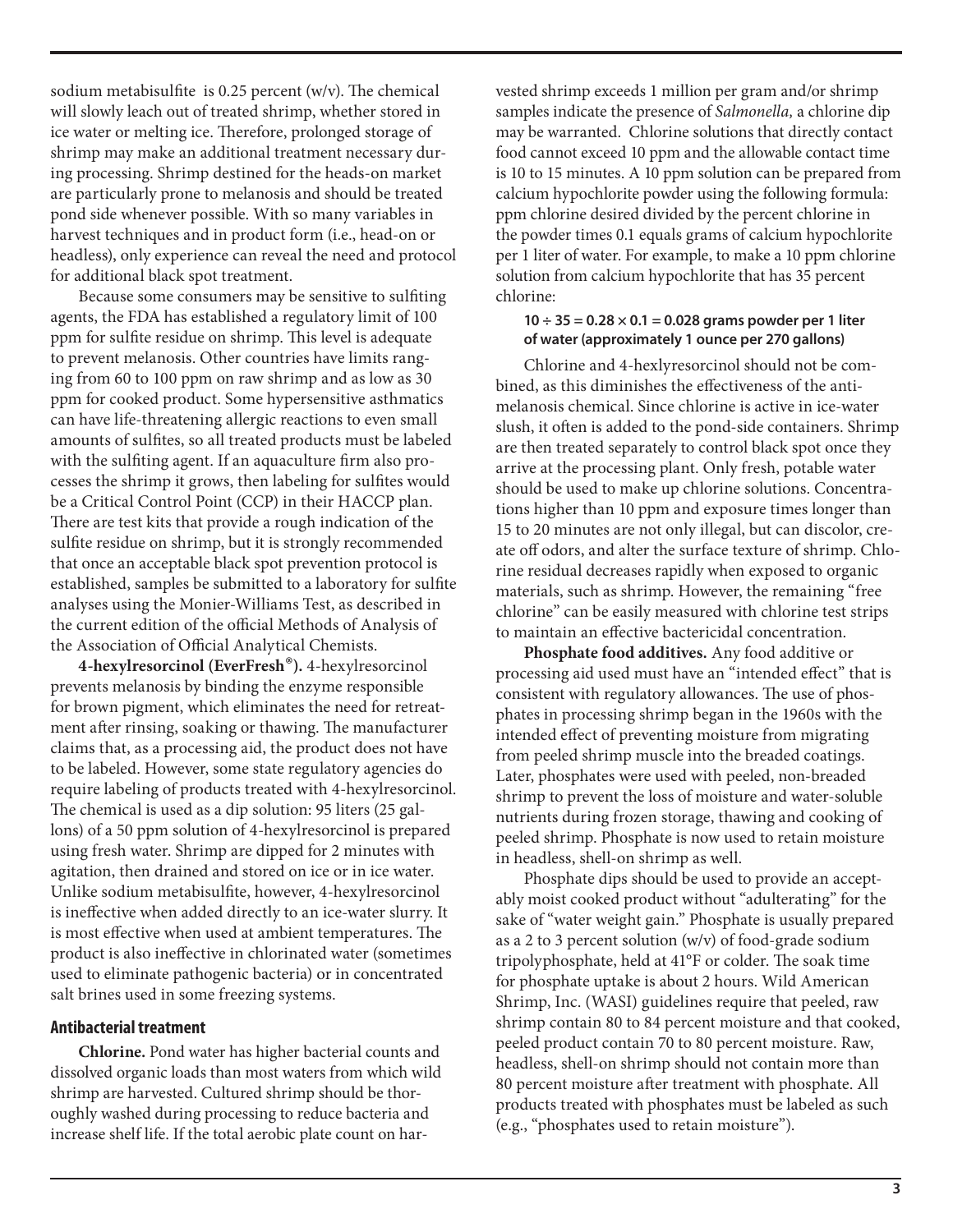# **Bivalve molluscan shellfish**

Cultured bivalve molluscan shellfish include oysters, clams, mussels and scallops. Cultured bivalves are usually spawned and reared to spat (seed) in a hatchery, then transferred to public waters for growout and harvest. Bacterial and viral pathogens are a significant risk in both cultured and wild bivalves for the following reasons:

- The brackish creeks and near-shore areas of bays and estuaries where bivalves are typically grown are susceptible to contamination with pathogens in raw sewage and runoff. These waters may also contain free-living potential pathogens.
- Bivalve shellfish are filter-feeders that concentrate pathogens from the environment. Concentrations of toxigenic micro-algae and pathogenic bacteria and viruses have been shown to be 100 times greater in bivalves than in the water column.
- Oysters are often consumed raw and other shellfish may be only partially cooked before consumption. Therefore, pathogens in the product may not be killed nor toxins inactivated. For these reasons, bivalve shellfish must be cultured, harvested and handled carefully.

Model Ordinance (2007 revision; *http://www.issc.org/ nssptoc.aspx*) prepared by the Interstate Shellfish Sanitation Conference (ISSC), describes the National Shellfish Sanitation Program (NSSP), a federal/state cooperative program for the sanitary control of shellfish produced and sold for human consumption. This guide defines shellfish aquaculture as the culture of molluscan shellfish in natural and artificial growing areas, including the cultivation of molluscan shellfish with non-molluscan species in polyculture systems.

Particular attention should be paid to Chapter VI (Section II - Model Ordinance), entitled "Shellfish Aquaculture." This chapter describes the requirements a culturist must meet in growing bivalves. The requirements relate to permits, licenses, system design, and seed shellstock. In addition, there must be a written operational plan approved by the state shellfish authority. Particular attention is given to the quality of growing waters. Shellfish may not be grown in prohibited waters. Those grown in restricted, the closed status of conditionally approved, or the open status of conditionally restricted waters must be relayed or otherwise depurated before consumption. Shellfish grown in approved waters may be marketed immediately.

Harvesting, processing, storage and shipping requirements are the same for cultured and wild shellfish, and are detailed in the NSSP Model Ordinance. Records, which must be maintained for at least 2 years, include: 1) source of shellfish, including seed if the seed is from growing areas not in the approved classification; 2) dates of transplanting

and harvest; and 3) in land-based systems, water source, its treatment method (if necessary) and its quality. The Guidance Documents (Section IV- Model Ordinance) contain bacterial water quality standards used to classify growing waters and a list of the Action Levels, Tolerances, and Guidance Levels for Poisonous or Deleterious Substances in Seafood. Action levels and tolerance represent the limits at or above which the FDA will take legal action to remove adulterated products from the market.

## *Pre-harvest*

#### **Microbial pathogens**

Pathogens from the gut of humans and other warmblooded animals include *Vibrio cholerae O1, Salmonella*  spp., *Shigella* spp., *Campylobacter jejuni, hepatitis A virus,*  and *Norovirus.* Free-living pathogens include *Vibrio vulnificus, Vibrio parahaemolyticus, Vibrio cholerae non-O1* and *Listeria monocytogenes.* 

State shellfish control authorities classify public waters from which molluscan shellfish are harvested (either cultured or wild stock) as being open or closed to shellfish harvesting. These classifications are based on monitored levels of bacteria in water (and meats) and on models predicting bacterial loads from rainfall runoff. Classifications of growing areas are based on sanitary surveys and include the following: Approved, Conditionally Approved, Restricted, Conditionally Restricted and Prohibited. The status of a growing area is distinct from its classification, and may be Open, Closed or Inactive for the harvesting of shellstock.

Shellfish control authorities in each state not only control bivalve harvest times and locations, but also, through a system of identification tags, are able to trace shellstock through the marketing chain from harvester to consumer. This system is critical in tracing a confirmed illness back to its source (i.e., the harvester, the date, and the location) and preventing further illnesses.

Because bacteria can increase to hazardous numbers when exposed to high temperature, the goal is to reduce the internal temperature of the harvested shellstock to 50 °F or less as soon as possible. Shellfish control authorities therefore limit the time between harvest and refrigeration based on the average monthly maximum air temperature (AMMAT) for a particular location. These "time at temperature" critical limits are listed in Table 1 and in both the Model Ordinance and the *Fish and Fisheries Products Hazards and Controls Guidance, 3rd edition,* which describes the steps necessary to develop a HACCP plan. Such a plan is required if a grower also wishes to process molluscan shellfish. Notice that time/temperature vary somewhat depending on whether one is controlling for pathogens in general, for *Vibrio vulnificus,* or for *Vibrio parahaemolyticus.*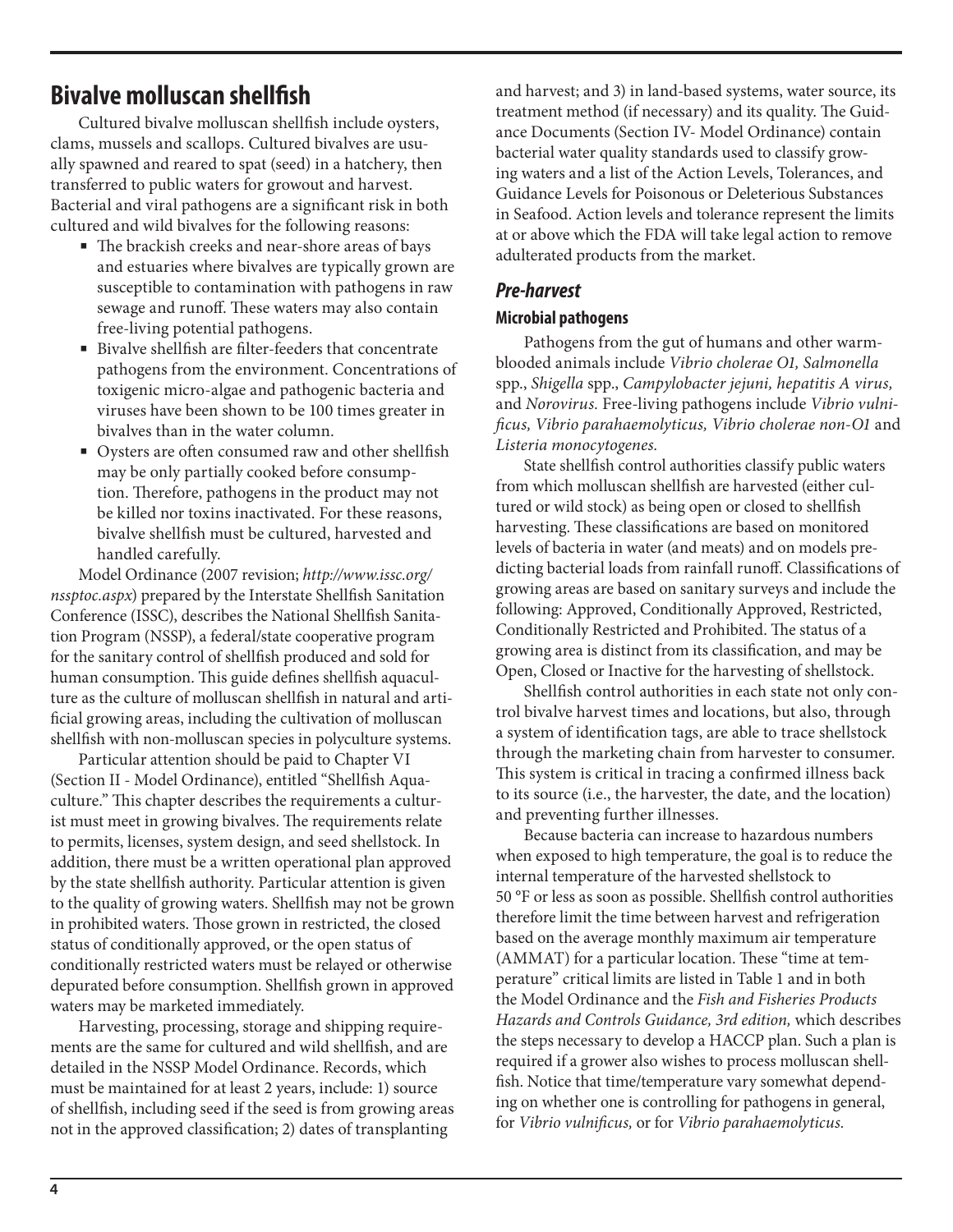| temperature (AMMAT).                                                                                                                                                                       |                   |                   |          |          |  |
|--------------------------------------------------------------------------------------------------------------------------------------------------------------------------------------------|-------------------|-------------------|----------|----------|--|
|                                                                                                                                                                                            | Water temperature |                   |          |          |  |
| Pathogens (general)                                                                                                                                                                        | < 66 °F           | 66-80 $\degree$ F | > 80 °F  |          |  |
|                                                                                                                                                                                            | 36 hours          | 24 hours          | 20 hrs   |          |  |
| V. vulnificus <sup>1</sup>                                                                                                                                                                 | $<$ 65 °F         | $65 - 74$ °F      | 74-84 °F | > 84 °F  |  |
|                                                                                                                                                                                            | 36 hrs            | 14 hrs            | $12$ hrs | 10 hours |  |
| V. parahaemolyticus <sup>2</sup>                                                                                                                                                           | < 66 °F           | 66-80 $\degree$ F | > 80 °F  |          |  |
|                                                                                                                                                                                            | 36 hours          | 12 hours          | 10 hours |          |  |
| <sup>1</sup> States with two or more confirmed <i>V. vulnificus</i> illnesses in oysters.<br><sup>2</sup> Areas with two or more <i>V. parahaemolyticus</i> illnesses in the past 3 years. |                   |                   |          |          |  |

**Table 1. Allowable time at average monthly maximum air** 

In developing a HACCP plan, it should be considered "reasonably likely" that unsafe levels of pathogens from the harvest area will be introduced at the receiving step. Thus, receiving is a CCP in the HACCP plan. These are ways pathogens can be eliminated or reduced to an acceptable level at the receiving step.

- Check incoming molluscan shellfish for proper tags or labels and verify that the harvested shellfish are from open waters. This includes cultured products.
- Check for proper licenses from harvester or dealer.
- Minimize outgrowth of naturally occurring pathogens (*V. cholerae, V. vulnificus, V. parahaemolyticus,*  and *Listeria monocytogenes*) by adhering to time/ temperature critical limits.
- Kill pathogens by cooking or retorting. (Note: This process will not eliminate chemical contaminants or natural toxins in shellfish harvested from closed waters.)
- On shellstock intended for raw consumption, include warning tags that instruct retailers to inform customers that consuming raw or partially cooked bivalve molluscs may increase their risk of foodborne illness, especially in individuals with compromised immune systems. (No such warning tags are required on products that are generally cooked before consumption, such as scallop adductor muscle only or shucked oysters).

There are other molluscan shellfish treatments a culturist can use.

**Relaying (Model Ordinance, Section II Chapter V).** Relaying allows shellstock to naturally purge themselves of pathogenic microorganisms. It involves harvesting shellstock from growing areas classified as conditionally approved, restricted or conditionally restricted (but not prohibited) and then moving them to areas that are approved or conditionally approved (open status). Relaying is effective if the level of contamination in the shellstock is such that it can be reduced to levels safe for human consumption. The contaminated shellstock are held in clean waters long enough to reduce the pathogens (as measured by the coliform group of indicator organisms in the water) or the poisonous or

deleterious substances that may be present to acceptable levels. Relocated shellstock must remain in place for at least 14 consecutive days in environmental conditions suitable for shellfish feeding and cleansing, unless shorter time periods are demonstrated to be adequate.

## *Post-harvest and processing*

#### **Wet storage (Model Ordinance, Section II Chapter VII)**

 Wet storage may be used to store, condition, remove sand from or add salt to bivalve shellstock. It is considered a processing activity. Shellstock to be "wet stored" may be harvested only from areas classified as approved or conditionally approved (open status). Shellstock must be harvested, identified and shipped to the wet storage area in accordance with the requirements of Chapters VIII and IX of the Model Ordinance.

Wet storage of depurated product can occur only in the facility in which the shellstock were depurated. If product is to be wet stored in natural waters offshore, a sanitary survey of the waters must be conducted and only approved or conditionally approved waters (open status) can be used.

#### **Depuration (Model Ordinance, Section II Chapter XV)**

Depuration, which is carried out in a land-based facility, allows shellstock to naturally eliminate pathogenic microorganisms in water that is either naturally pathogenfree (i.e., a flow-through system) or is treated to remove pathogens. Oysters harvested from restricted or conditionally restricted areas that carry the "open status" designation must be depurated for a minimum of 44 hours and then assayed for pathogenic fecal coliform bacteria. Then, if the indicator bacterial Critical Limit is met, the oysters can be released for sale.

#### **Post-harvest processing (Model Ordinance, Section II Chapter XVI)**

Post-harvest processing is a procedure that reduces the number of specific pathogenic microorganisms to nondetectable levels. Such processes typically target naturally occurring pathogenic *Vibrio* species, which can cause life-threatening illness in certain immunecompromised individuals. Currently there are four approved post-harvest processes: 1) heat-cool pasteurization; 2) high hydrostatic pressure; 3) individual quick freezing (IQF) followed by a period of frozen storage; and 4) recently approved low-dose gamma irradiation.

To use one of these processes a dealer must have a HACCP plan for the process approved by the shellfish control authority. The plan must ensure that the target pathogen(s) are at safe levels for the at-risk population. The dealer must demonstrate that the process reduces the level of *Vibrio vulnificus* in the processed product to